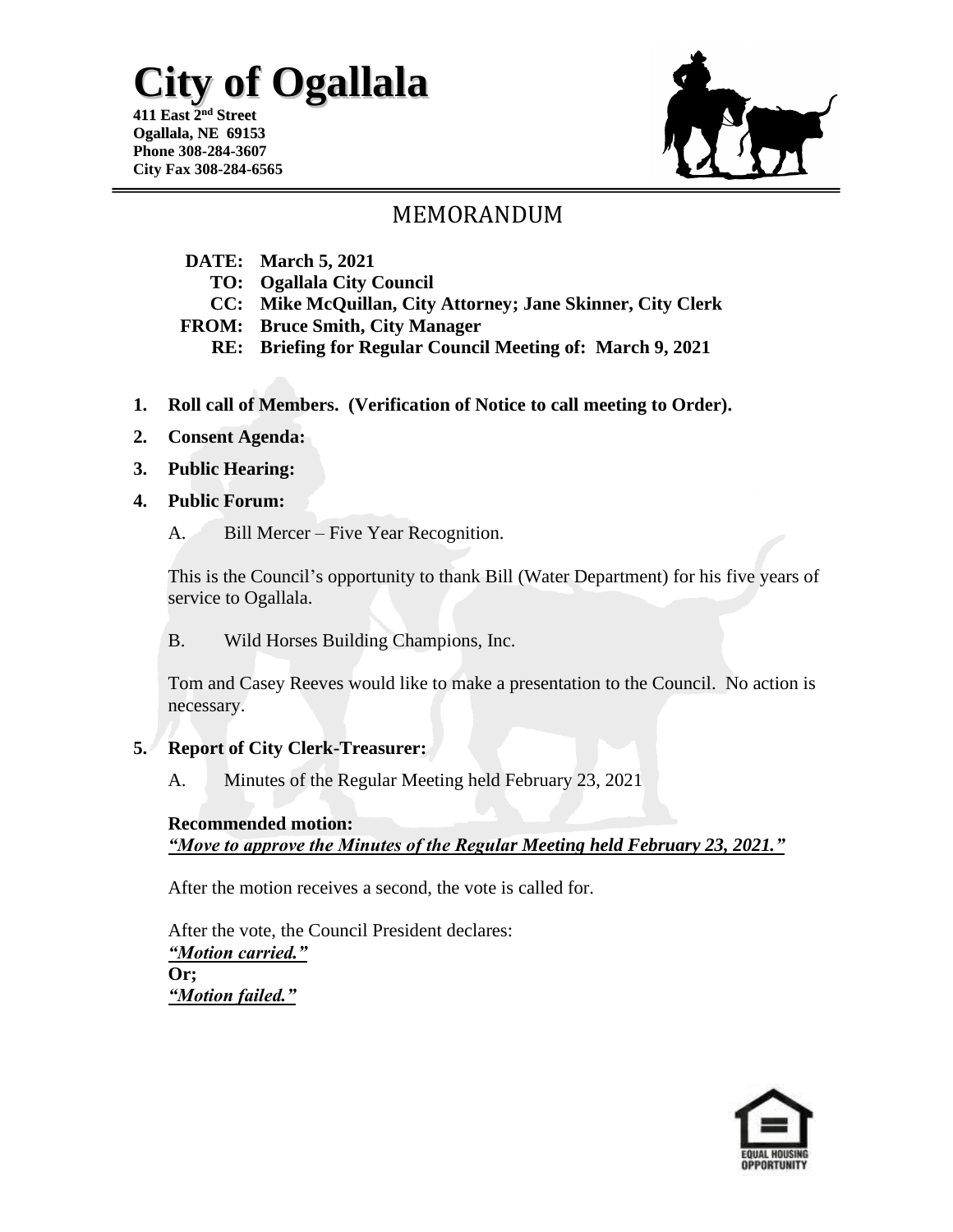

#### B. Financial Report – February 2021

Jane will present the financial report for February 2021. No action is necessary.

#### **6. Recommendations of Departments, Boards and Committees:**

A. Administration – Addition to License for Class C Liquor License Cornhusker Lanes LLC DBA Cornhusker Lanes.

This is to add an outdoor area approximately 96 x 48 to Cornhusker Lanes existing license.

#### **Recommended motion:**

*"Move to recommend that the Addition to License for Class C Liquor License Cornhusker Lanes LLC DBA Cornhusker Lanes be approved by the Nebraska Liquor Control Commission."*

After the motion receives a second, the vote is called for. After the vote, the Council President declares: *"Motion carried."*  **Or;** 

*"Motion failed."*

B. Airport – Agency Agreement with Nebraska Department of Transportation, Aeronautics Division for Grant No. 3-31-0061-014-2021. (Res. 2034).

We are receiving another \$9,000 in Coronavirus Response and Relief Supplemental Appropriations Act money and this Agency Agreement allows the NDOT to administer the grant and send the money to the City. We have an agency agreement with the NDOT on all federal projects.

**Recommended motion (by resolution):** *"I would introduce Resolution 2034 and move for its adoption."*

**The Council President then reads the resolution by title:** *"A Resolution adopting and approving the execution of an Agency Agreement with Nebraska Department Of Transportation, Aeronautics Division For Grant No. 3-31- 0061-014-2021 to be submitted by The Department to The Federal Aviation Administration to obtain federal non-development economic assistance for the airport under the provisions of The Federal CRRSA Act."*

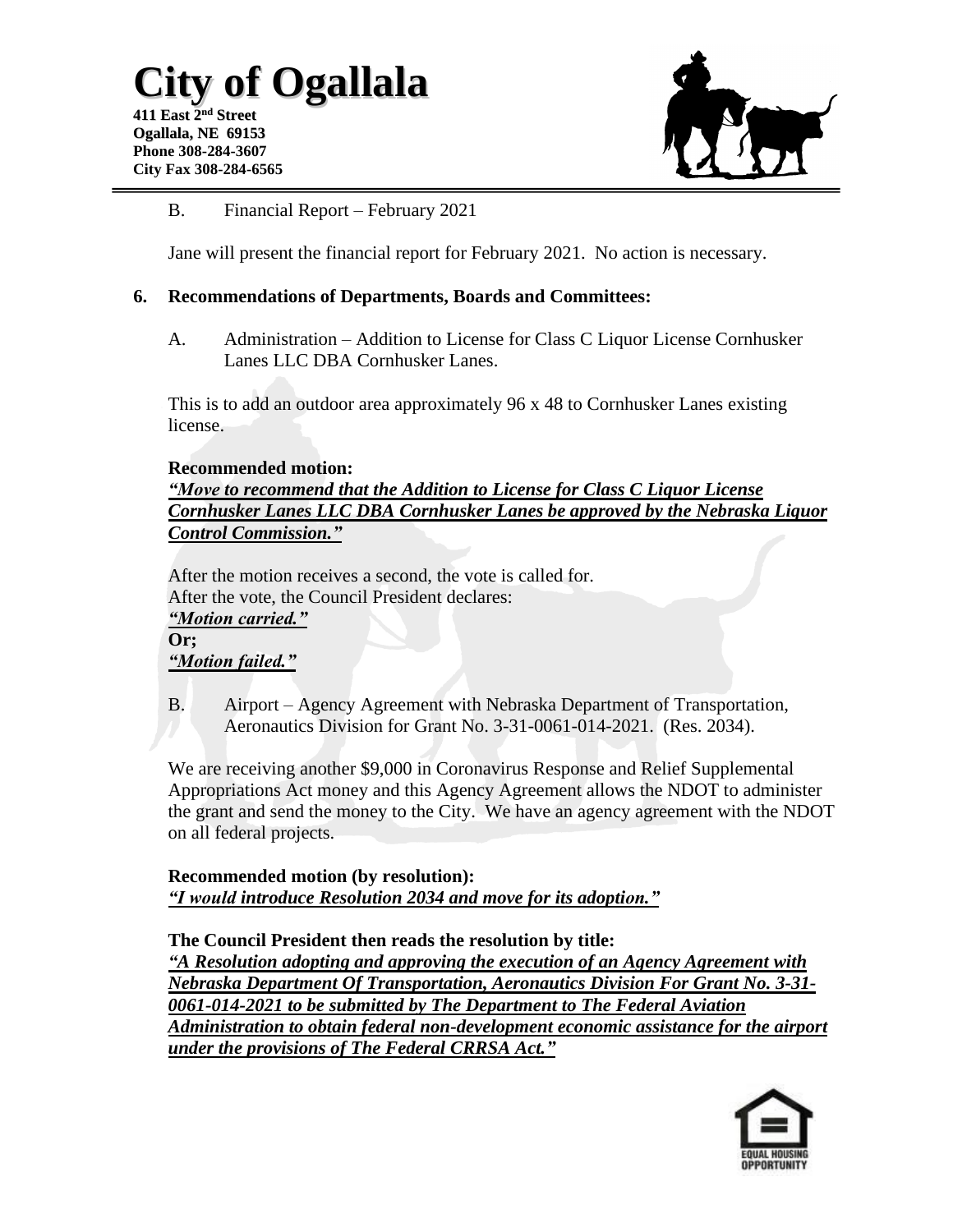**411 East 2 nd Street Ogallala, NE 69153 Phone 308-284-3607 City Fax 308-284-6565**



**The Council President asks:** *"Is there a second?"*

After the second the Council President calls for the vote. After the vote the Council President declares: *"Resolution 2034 is adopted."* **Or:** *"Resolution 2034 has failed."*

C. Library – Agreement and Release of Claims – Svoboda Beneficiaries.

This item is to approve the agreement and release of claims with the Svoboda Beneficiaries so the City may receive monies designated to the new library from the Svoboda Trust.

#### **Recommended motion:**

*"Move to approve the Agreement and Release of Claims between the City of Ogallala and the Svoboda Beneficiaries."*

After the motion receives a second, the vote is called for. After the vote, the Council President declares: *"Motion carried."*  **Or;**  *"Motion failed."*

D. Street – Agreement for Professional Services for Preliminary Engineering Services for Spruce Street and East A Street Overlays – M.C. Schaff & **Associates.** 

The is to approve the engineering agreement with MC Schaff for the Spruce Street and East A Street Overlay projects.

#### **Recommended motion:**

*"Move to approve the Agreement for Professional Services for Preliminary Engineering Services for Spruce Street and East A Street Overlays with M.C. Schaff & Associates."*

After the motion receives a second, the vote is called for. After the vote, the Council President declares: *"Motion carried."*  **Or;**